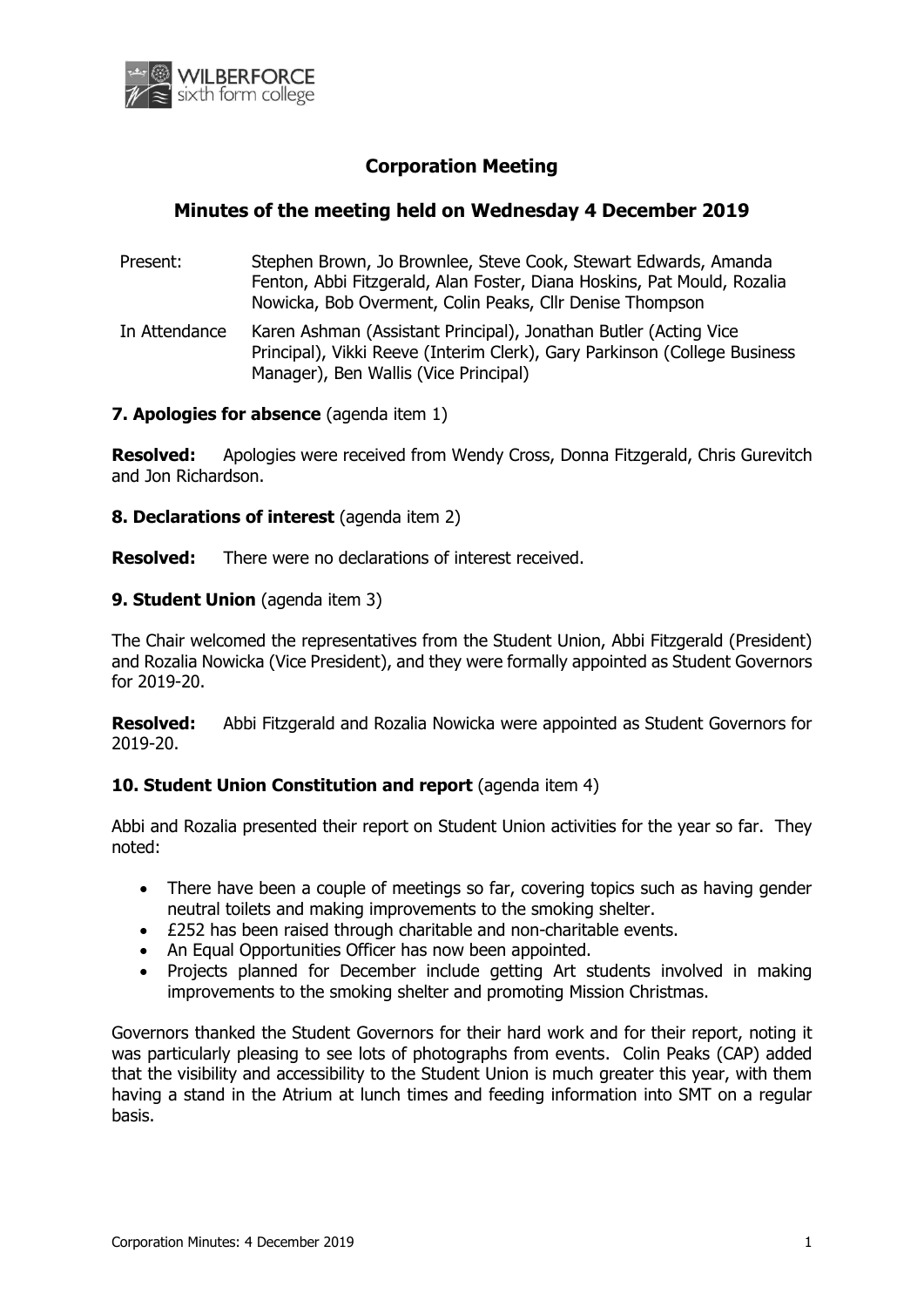With regard to the Student Union Constitution, Governors noted that it refers to the students having full voting rights, when there are some limitations. The Clerk agreed that she will meet with students to provide guidance and update the Constitution.

**Resolved:** The Student Union report was received and the Student Union Constitution approved (subject to the agreed changes).

### **11. Student Union accounts** (agenda item 5)

Gary Parkinson (GJP) presented the Student Union accounts. Governors noted that these were also scrutinised at the Financial & General Purposes Committee and commented on them being a good set of accounts.

**Resolved:** The Student Union accounts were approved.

### **12. Minutes of the previous meetings (3 July 2019 and 21 October 2019)** (agenda item 6)

The Chair presented both sets of minutes and requested comments on their accuracy. Governors noted some amendments required to the attendances at both meetings (Alan Foster was present at both meetings; Paul Simpson was at the October meeting; Stephen Brown sent his apologies to the October meeting).

**Resolved:** The minutes of the previous meetings (3 July 2019 and 21 October 2019) were approved and signed by the Chair.

### **13. Matters arising from the minutes/action schedules** (agenda item 7)

It was agreed that minute 13 should be classified as confidential in accordance with Clause 17 (2) of the Instrument of Government for a period of one year **(SEE SECTION B)**.

### **14. Principal's report and Chair's update** (agenda item 8)

It was agreed that minute 14 should be classified as confidential in accordance with Clause 17 (2) of the Instrument of Government for a period of one year **(SEE SECTION B)**.

### **15. Health and safety and estates annual report** (agenda item 9)

It was agreed that minute 15 should be classified as confidential in accordance with Clause 17 (2) of the Instrument of Government for a period of one year **(SEE SECTION B)**.

### 16. Safequarding annual report (agenda item 10)

It was agreed that minute 16 should be classified as confidential in accordance with Clause 17 (2) of the Instrument of Government for a period of one year **(SEE SECTION B)**.

### **17. Policies** (agenda item 11)

BW presented the following reports for Corporation scrutiny and approval:

- a) Child Protection Policy
- b) Prevent Policy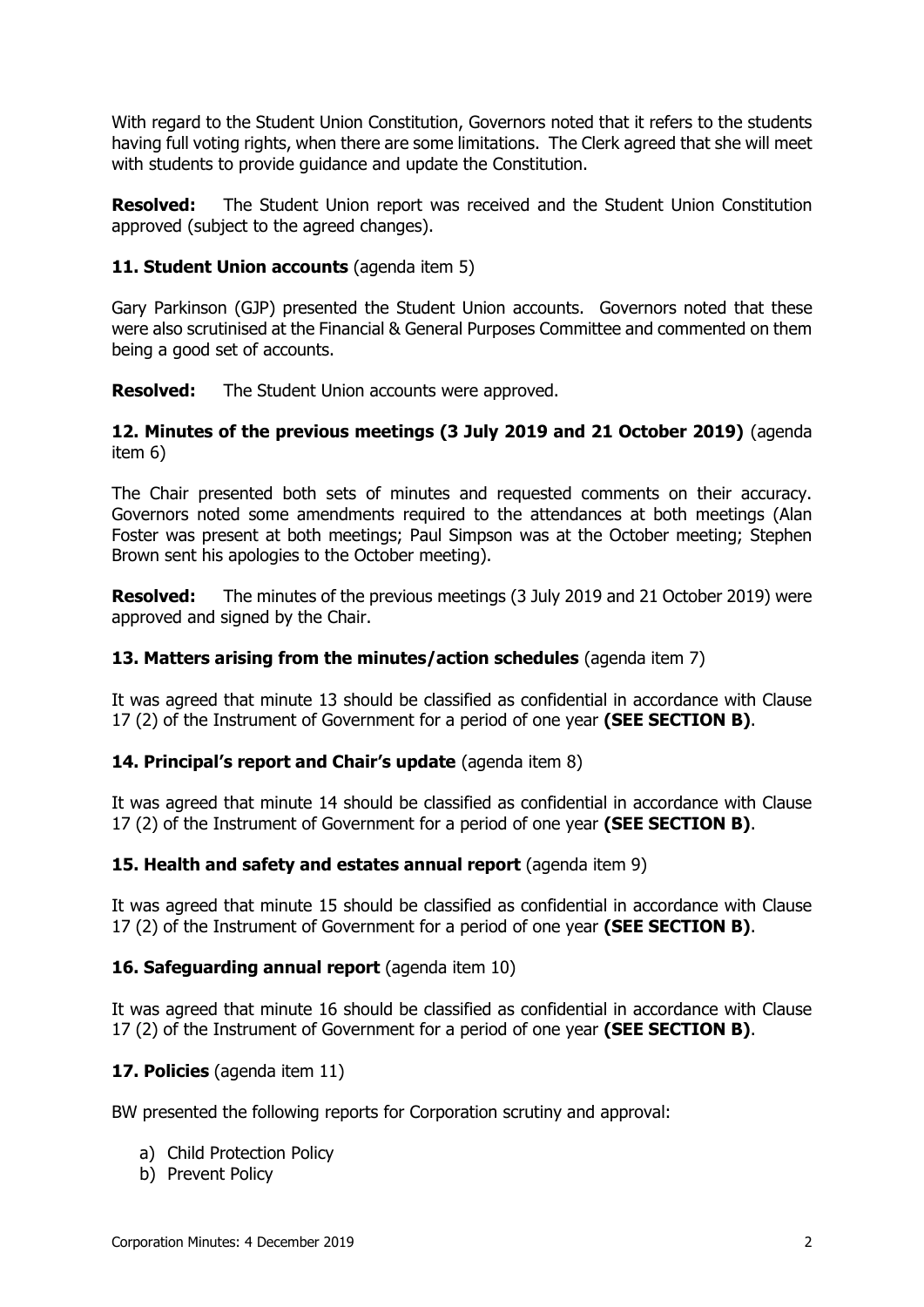c) Safeguarding Policy

BW noted that all three policies have been reviewed and subsequently ratified by the college's external safeguarding consultant.

**Resolved:** The abovementioned policies were approved.

### **18. Members Report and Financial Statements for the year ended 31 July 2019** (agenda item 12)

GJP presented the Members Report and Financial Statements for the year ended 31 July 2019. He noted that they have been updated slightly since they were presented to the Finance and General Purpose Committee, though these are just minor grammatical changes.

GJP referred to the insolvency regime training undertaken by Governors and noted that the statements show that we are a going concern to the end of 2021, covering the two years specified.

Governors queried whether the adult education funding has been confirmed yet. GJP confirmed that it has and it is £10k as expected.

It was suggested that any Governors requiring refresher training on the accounts should let the Clerk know.

**Resolved:** The Members Report and finance Statements for the year ended 31 July 2019 were approved.

### **19. Pay awards** (agenda item 13)

CAP noted that no pay settlement agreement has been reached between SFCA and the unions. Alan Foster added that progress is unlikely to be made until January at the earliest, and that Support Staff unions will not settle until after the teachers' increase is finalised.

**Resolved:** The update on the pay awards was received.

### **20. Strategy meeting 2020** (agenda item 14)

CAP noted that he met with the Chair of the Corporation to draft the agenda for the meeting, to include:

- A sector update from Bill Watkin (SFCA)
- Income and viability
- Preparing for Ofsted

Governors noted that preparing for Ofsted leans towards operational and this should not take time away from the income and viability item. It was agreed that preparing for Ofsted will only be covered if there's time and that it can be covered at the next Corporation meeting if required.

**Resolved:** The agenda for the Strategy Meeting was approved.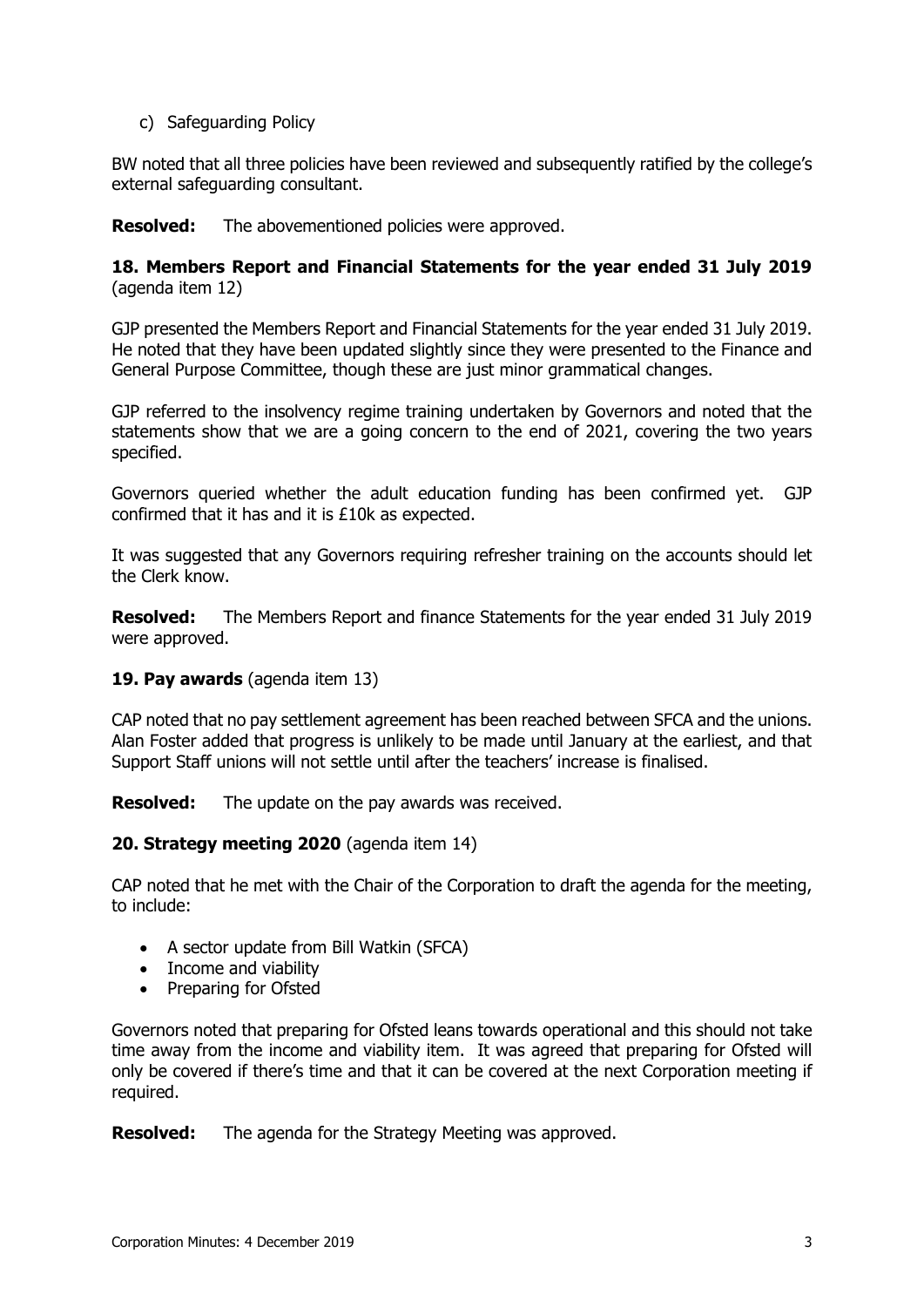## **21. College Self-Assessment Report and Development Plan** (agenda item 15)

It was agreed that minute 21 should be classified as confidential in accordance with Clause 17 (2) of the Instrument of Government for a period of one year **(SEE SECTION B)**.

### **22. Finance & General Purposes Committee – 11 September 2019** (agenda item 16)

It was agreed that minute 22 should be classified as confidential in accordance with Clause 17 (2) of the Instrument of Government for a period of one year **(SEE SECTION B)**.

### **23. Quality & Standards Committee – 9 October 2019** (agenda item 17)

Diana Hoskins, Chair of the Quality & Standards Committee, presented an overview of the meeting on 9 October 2019. She noted that as well as reviewing outcomes for 2018-19, the Committee reviewed a selection of student-related policies and Performance Management policies for staff.

**Resolved:** The minutes of the meeting held on 9 October 2019 were received and the following recommendations approved:

- a) Minute 9:
	- i. Performance Management Policy Support Staff
	- ii. Performance Management Policy Teaching Staff
- b) Minute 12:
	- i. Anti-Bullying Policy
	- ii. Student Conduct and Behaviour for Learning Policy
	- iii. Exclusion Policy

### **24. Quality & Standards Committee – 13 November 2019** (agenda item 18)

Diana Hoskins, Chair of the Quality & Standards Committee, presented an overview of the meeting on 13 November 2019. She noted that the first draft of the SAR was reviewed and priorities for 2019-20 discussed.

Governors asked if the Committee had agreed an area for the Governor scrutiny activity. It was confirmed that this will take place in January and focus on A Level and attendance.

**Resolved:** The minutes of the meeting held on 13 November 2019 were received and the following recommendations approved:

- a) Minute 8:
	- i. Policy for Students with Additional Needs
	- ii. SEND: Local Offer

### **25. Audit Committee – 20 November 2019** (agenda item 19)

It was agreed that minute 25 should be classified as confidential in accordance with Clause 17 (2) of the Instrument of Government for a period of one year **(SEE SECTION B)**.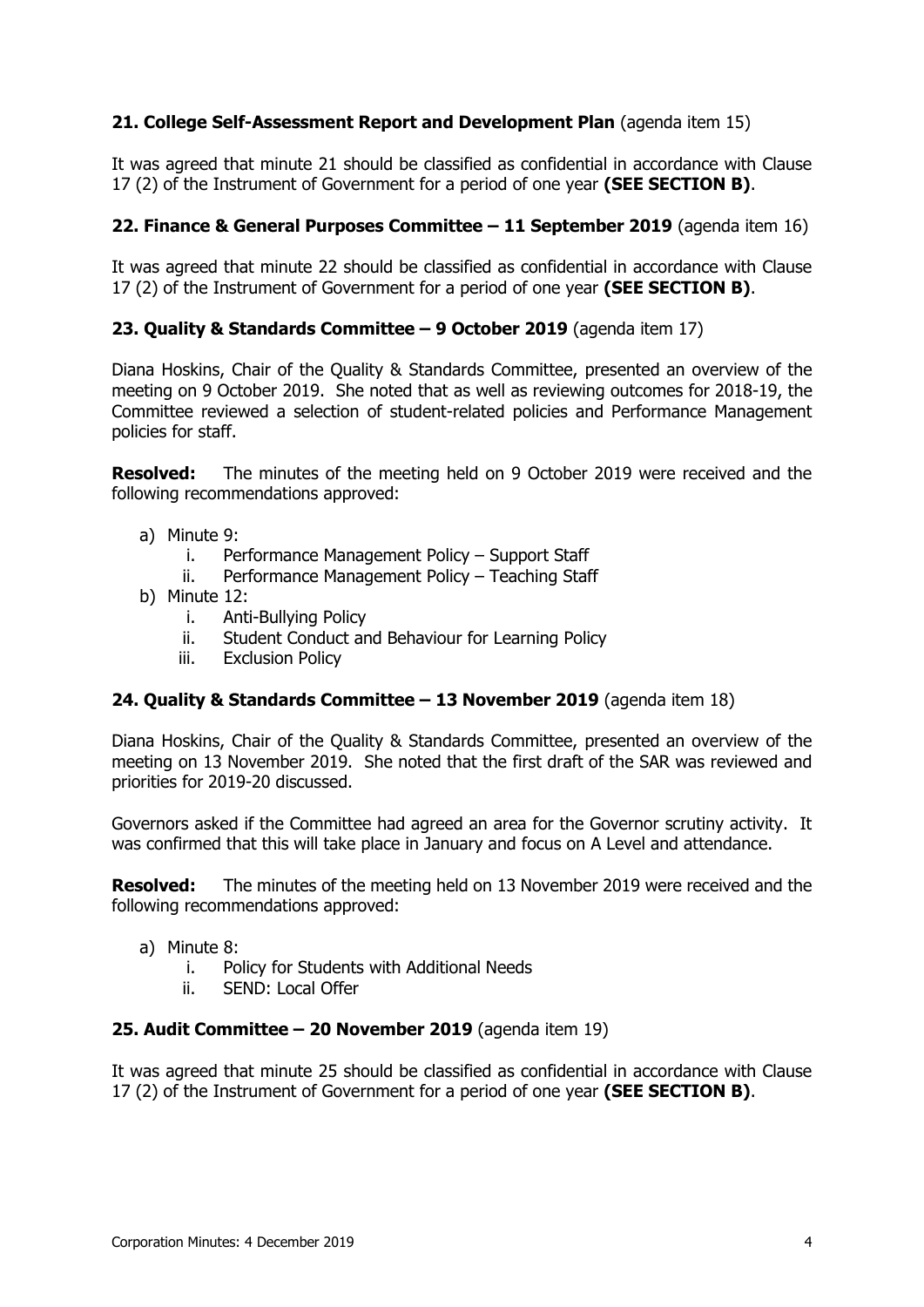## **26. Finance & General Purposes Committee – 20 November 2019** (agenda item 20)

It was agreed that minute 26 should be classified as confidential in accordance with Clause 17 (2) of the Instrument of Government for a period of one year **(SEE SECTION B)**.

## **27. Search & Governance Committee – 23 October 2019** (agenda item 21)

It was agreed that minute 27 should be classified as confidential in accordance with Clause 17 (2) of the Instrument of Government for a period of one year **(SEE SECTION B)**.

### **28. Any other business** (agenda item 22)

It was agreed that minute 28 should be classified as confidential in accordance with Clause 17 (2) of the Instrument of Government for a period of one year **(SEE SECTION B)**.

### **29. Date of next meeting** (agenda item 23)

**Resolved:** The Corporation Strategy meeting will take place on 22 January 2020 at Tickton Grange Hotel.

### **30. Confidential items and learner impact** (agenda item 24)

**Resolved:** It was agreed that minutes 13, 14, 15, 16, 21, 22, 25, 26, 27 and 28 should be classified as confidential in accordance with Clause 17 (2) of the Instrument of Government and associated reports are therefore not available for circulation to the public, college staff (excluding senior post holders) or students.

### Learner impact:

The Committee scrutinised and provided appropriate challenge in the following areas, all of which helped to improve student performance and achievement:

- Reviewing and approving the annual safeguarding report, ensuring the college has appropriate systems in place to provide a safe environment for students and are meeting legal requirements.
- Ensuring that the College continues to improve the quality of provision for students, and that appropriate processes are in place to support student academic achievement.
- Receiving a sector update, on a local and national scale, ensuring that Governors are well informed and equipped to make decisions around the college's future.
- Reviewing and contributing to the college's self-assessment report, ensuring the college's strengths and areas for development are identified and addressed.
- Appointing Student Governors and receiving feedback and information on current issues.

| Min.<br><b>no</b> | <b>Title</b>                       | <b>Action by</b> | <b>Action</b>                                                                                                           |
|-------------------|------------------------------------|------------------|-------------------------------------------------------------------------------------------------------------------------|
| 10.               | Student Union constitution   Clerk |                  | To work with the Student Union to update<br>the Student Union Constitution<br>with<br>reference to their voting rights. |

### **Action schedule**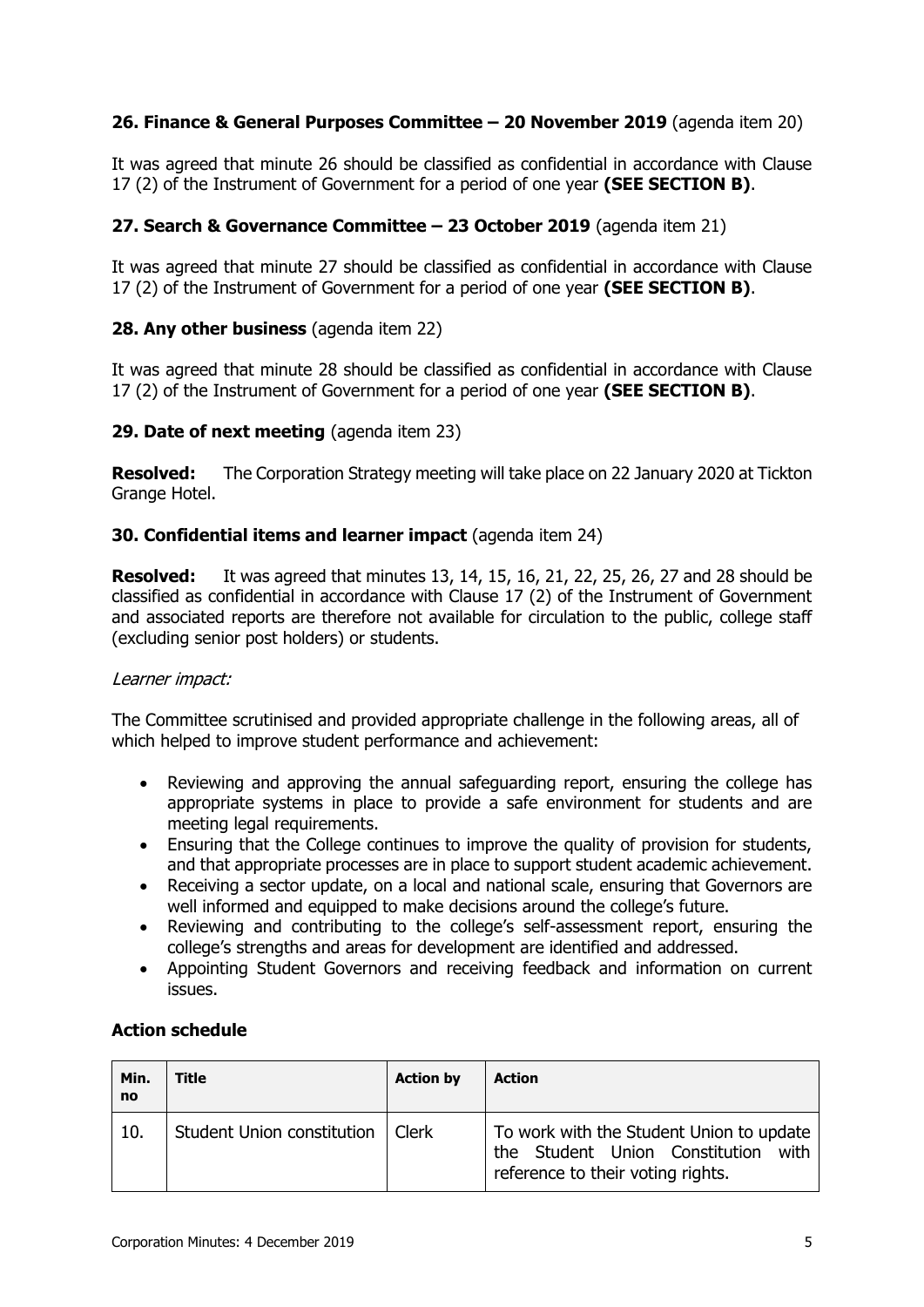| Min.<br><b>no</b> | Title                                                           | <b>Action by</b> | <b>Action</b>                                        |
|-------------------|-----------------------------------------------------------------|------------------|------------------------------------------------------|
| 21.               | College Self-Assessment   SMT<br>Report and Development<br>Plan |                  | To finalise the SAR by Wednesday 22<br>January 2020. |